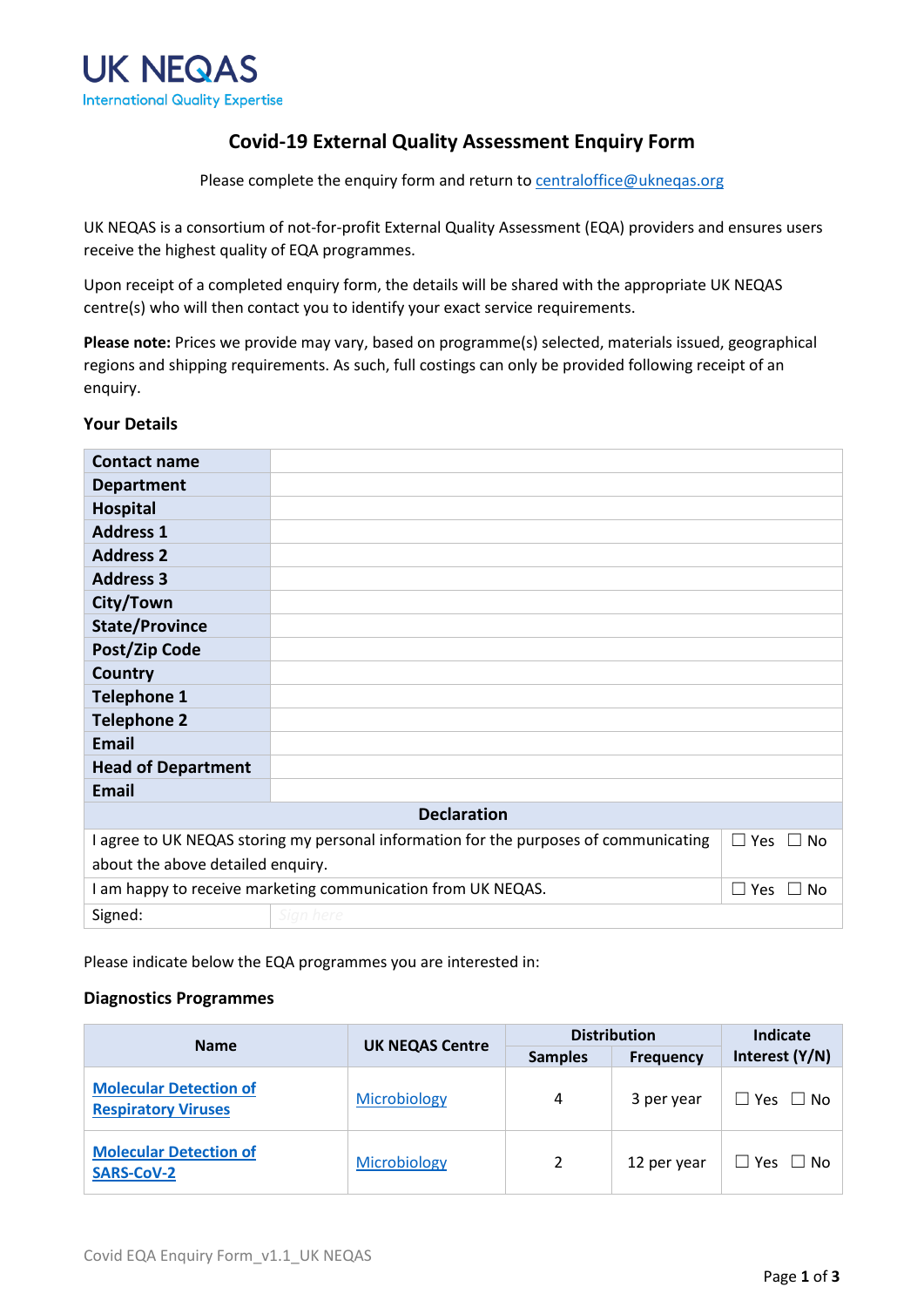

# **Covid-19 External Quality Assessment Enquiry Form**

Please complete the enquiry form and return to **centraloffice@ukneqas.org** 

| <b>SARS-CoV-2 Antibody Detection</b> | Immunology,<br>Immunochemistry<br>& Allergy | 12 per year | $\square$ Yes $\square$ No $\square$ |
|--------------------------------------|---------------------------------------------|-------------|--------------------------------------|
| <b>SARS-CoV-2 Point of Care</b>      | Microbiology                                | 6 per year  | $\square$ Yes $\square$ No $\square$ |

### **Treatment and Monitoring Programmes**

| <b>Name</b>                                                                                                                                                                                     | <b>UK NEQAS Centre</b>                      | <b>Distribution</b> |                  | <b>Indicate</b>      |
|-------------------------------------------------------------------------------------------------------------------------------------------------------------------------------------------------|---------------------------------------------|---------------------|------------------|----------------------|
|                                                                                                                                                                                                 |                                             | <b>Samples</b>      | <b>Frequency</b> | Interest (Y/N)       |
| <b>Activated Partial Thromboplastin</b><br><b>Time (APTT)</b>                                                                                                                                   | <b>Blood Coagulation</b>                    | $\mathbf{1}$        | 6 per year       | $\Box$ Yes $\Box$ No |
| <b>B-Type Natriuretic Peptide (BNP)</b>                                                                                                                                                         | <b>Cardiac Markers</b>                      | 3                   | 12 per year      | $\Box$ Yes $\Box$ No |
| <b>C-Reactive Protein</b>                                                                                                                                                                       | Immunology,<br>Immunochemistry<br>& Allergy | $\overline{2}$      | 12 per year      | $\Box$ Yes $\Box$ No |
| <b>C-Reactive Protein (Pilot)</b><br>(Point of Care Test)                                                                                                                                       | Immunology,<br>Immunochemistry<br>& Allergy | $\overline{2}$      | 4 per year       | $\Box$ Yes $\Box$ No |
| D-Dimer Assay - incorporated in<br>the Screening Tests (Level 1) EQA<br>Programme                                                                                                               | <b>Blood Coagulation</b>                    | $\mathbf{1}$        | 4 per year       | $\Box$ Yes $\Box$ No |
| Ferritin - incorporated in the<br><b>Haematinics EQA Programme</b>                                                                                                                              | <b>Birmingham Quality</b>                   | 3                   | 12 per year      | $\Box$ Yes $\Box$ No |
| <b>Fibrinogen (Clauss Method) -</b><br>incorporated in the Screening Tests<br>(Level 1) EQA Programme                                                                                           | <b>Blood Coagulation</b>                    | $\mathbf{1}$        | 4 per year       | $\Box$ Yes $\Box$ No |
| <b>Full Blood Count (FBC)</b>                                                                                                                                                                   | Haematology                                 | $\mathfrak{D}$      | 12 per year      | $\Box$ Yes $\Box$ No |
| <b>Heparin Induced Thrombophilia</b><br>(HIT) Screening                                                                                                                                         | <b>Blood Coagulation</b>                    | $1 - 2$             | 2 per year       | $\Box$ Yes $\Box$ No |
| Interleukin-6 (IL-6) (Pilot)                                                                                                                                                                    | Immunology,<br>Immunochemistry<br>& Allergy | 2                   | 6 per year       | $\Box$ Yes $\Box$ No |
| <b>Monitoring Anticoagulation with</b><br><b>Low Molecular Weight Heparin</b><br>(LMWH) and Unfractionated<br>Heparin (UFH) - incorporated in the<br>Screening Tests (Level 1) EQA<br>Programme | <b>Blood Coagulation</b>                    | $\mathbf{1}$        | 2 per year       | $\Box$ Yes $\Box$ No |
| <b>NT-pro BNP</b>                                                                                                                                                                               | <b>Cardiac Markers</b>                      | 3                   | 12 per year      | $\Box$ Yes $\Box$ No |
| <b>Plasma Viscosity</b>                                                                                                                                                                         | Haematology                                 | $\overline{2}$      | 12 per year      | $\Box$ Yes $\Box$ No |